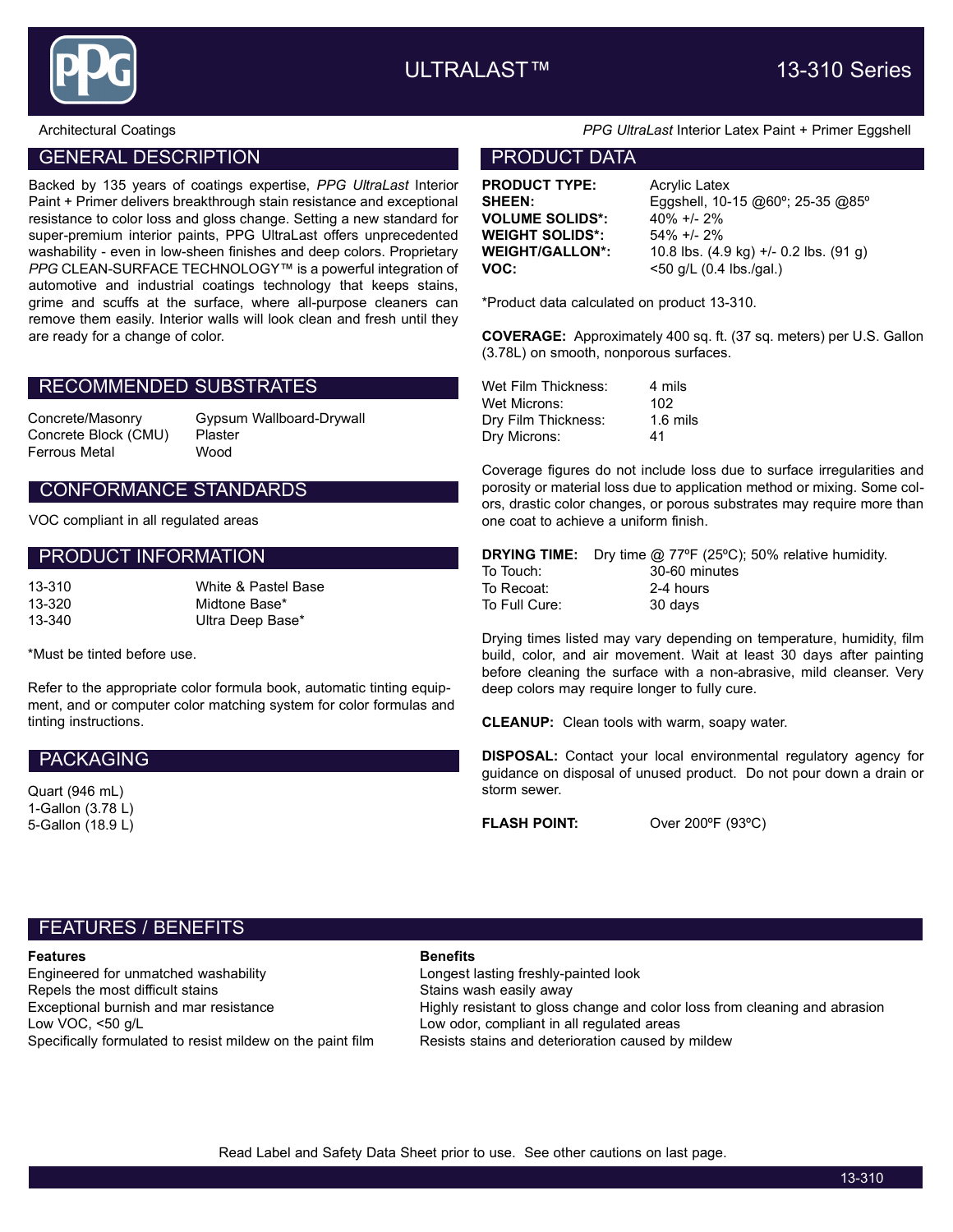Architectural Coatings **PPG UltraLast Interior Latex Paint + Primer Eggshell** 

# GENERAL SURFACE PREPARATION

Surface must be clean and dry. Remove all loose, peeling paint, dirt, grease, and any other surface contaminants. Putty all nail holes and caulk all cracks and open seams. Sand all glossy, rough, and patched surfaces. Plaster, concrete, and masonry surfaces must be completely dry, free of efflorescence, and allowed to cure for 30 days prior to painting. When applied to an uncoated substrate or to bare wood, two coats are required with the first coat acting as the primer. Uncoated substrates, repaired surfaces, or lightly stained areas may require additional coats. For severe stains, water marks, and other challenging conditions, such as bare metal or chalky surfaces, use an appropriate specialty primer.

WARNING! If you scrape, sand, or remove old paint, you may release lead dust or fumes. LEAD IS TOXIC. EXPOSURE TO LEAD DUST OR FUMES CAN CAUSE SERIOUS ILLNESS, SUCH AS BRAIN DAMAGE, ESPECIALLY IN CHILDREN. PREGNANT WOMEN SHOULD ALSO AVOID EXPOSURE. Wear a properly fitted NIOSH-approved respirator and prevent skin contact to control lead exposure. Clean up carefully with a HEPA vacuum and a wet mop. Before you start, find out how to protect yourself and your family by contacting the USEPA National Lead Information Hotline at 1‑800‑424‑LEAD or log on to www.epa.gov/lead. Follow these instructions to control exposure to other hazardous substances that may be released during surface preparation.

CONCRETE/MASONRY: New concrete and masonry should cure for at least 30 days and preferably 90 days prior to priming and painting. The pH of the substrate must be less than 10 before painting.

CONCRETE BLOCK (CMU): Mortar should cure for at least 30 days and preferably 90 days prior to painting. Fill block with an appropriate block filler.

FERROUS METAL: The surface must be cleaned thoroughly to remove any dust, rust, and surface contaminants, and then primed.

GYPSUM WALLBOARD-DRYWALL: Prior to painting the substrate, nails or screws should be countersunk, and along with any indentations, should be mudded flush with the surface, sanded smooth, and cleaned to remove any dust.

PLASTER: Plaster, hardcoat, skim coat, or other alkaline surfaces should be allowed to cure for at least 30 days prior to priming and painting. The pH of the substrate must be less than 10 before painting.

WOOD: Countersink all nails, putty flush with surface. Unpainted wood or wood in poor condition should be sanded smooth, wiped clean, then primed. Any knots or resinous areas must be sealed before painting.

## RECOMMENDED PRIMERS

Concrete/Masonry 4-603XI, 17-921XI Concrete Block (CMU) 6-7, 6-15XI Ferrous Metal 4020, 90-712, 90-912 Gypsum Wallboard-Drywall 6-2, 6-4, 9-900, 12-900XI,

17-921XI, Self-priming Plaster 4-603XI, 17-921XI, Self-priming Wood 6-2, 9-900, 12-900XI, 17-921XI, Self-priming

# LIMITATIONS OF USE

FOR INTERIOR USE ONLY. Apply when air, product and surface temperatures are between 50ºF (10ºC) and 90ºF (32ºC).

Not recommended for use on floors.

PROTECT FROM FREEZING.